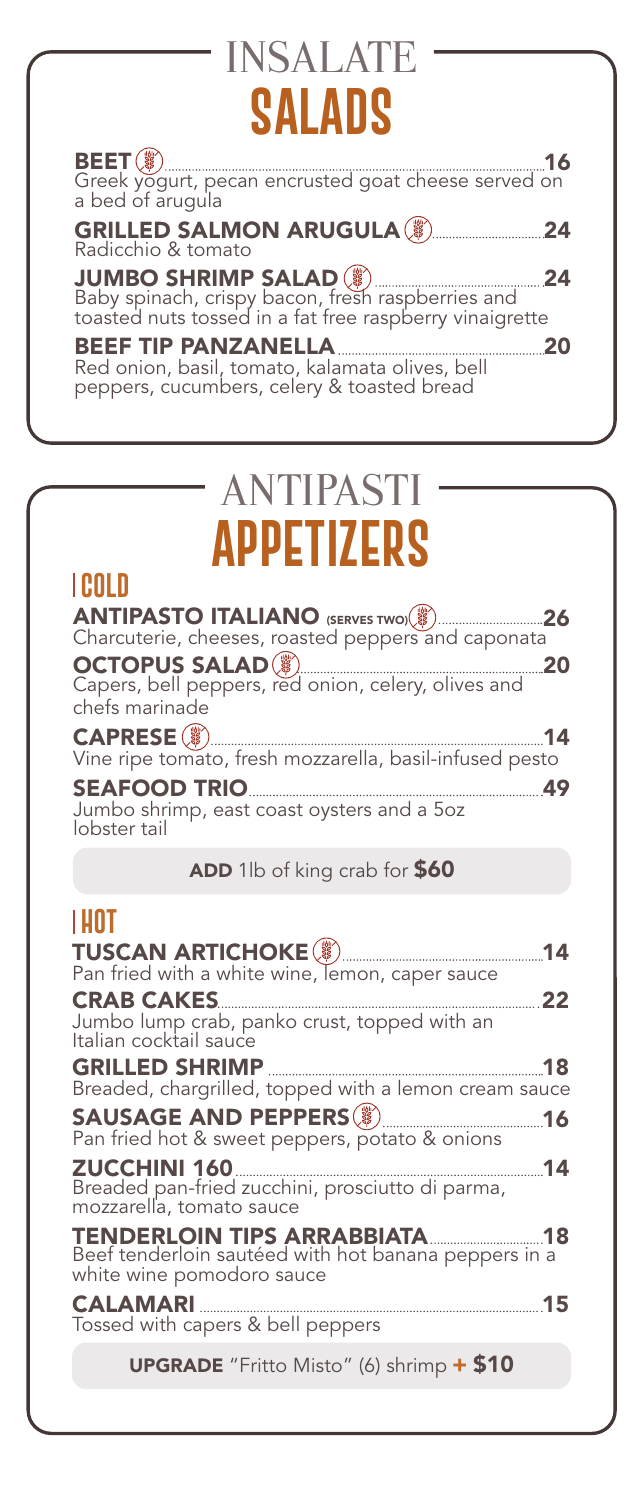### **PASTAS** PRIMI

| House made potato dumplings prepared with seasonal<br>ingredients (ask your server)                                                                               |
|-------------------------------------------------------------------------------------------------------------------------------------------------------------------|
| <b>LOBSTER RISOTTO</b> ( $\bullet$ ) <b>Example 2018</b><br>Soz lobster tail tossed in aborio rice in a white wine<br>butter sauce                                |
| Giant ricotta stuffed ravioli topped with tomato<br>basil sauce                                                                                                   |
|                                                                                                                                                                   |
| ADD ground fennel sausage \$4                                                                                                                                     |
|                                                                                                                                                                   |
| <b>CHEF'S CRESPELLE</b><br>$\sim$ 20<br>House made delicate crespelle pasta filled with ricotta<br>cheese and baked with seasonal ingredients<br>*ask your server |
|                                                                                                                                                                   |
|                                                                                                                                                                   |
|                                                                                                                                                                   |
| <b>TOMATO BASIL I BOLOGNESE I SPICY VODKA</b>                                                                                                                     |

## **SAUTÉ** SECONDI

CHICKEN \$22 | VEAL \$26

#### **SALTIMBOCCA**

Prosciutto di Parma, sage, sauteed spinach in a white wine butter sauce

#### MARSALA

Marsala wine sauce with mushrooms

#### ARRABIATTA

Hot and mild peppers, onion and fresh tomato in a white wine butter sauce

#### LIMONE

White wine lemon sauce with mushrooms